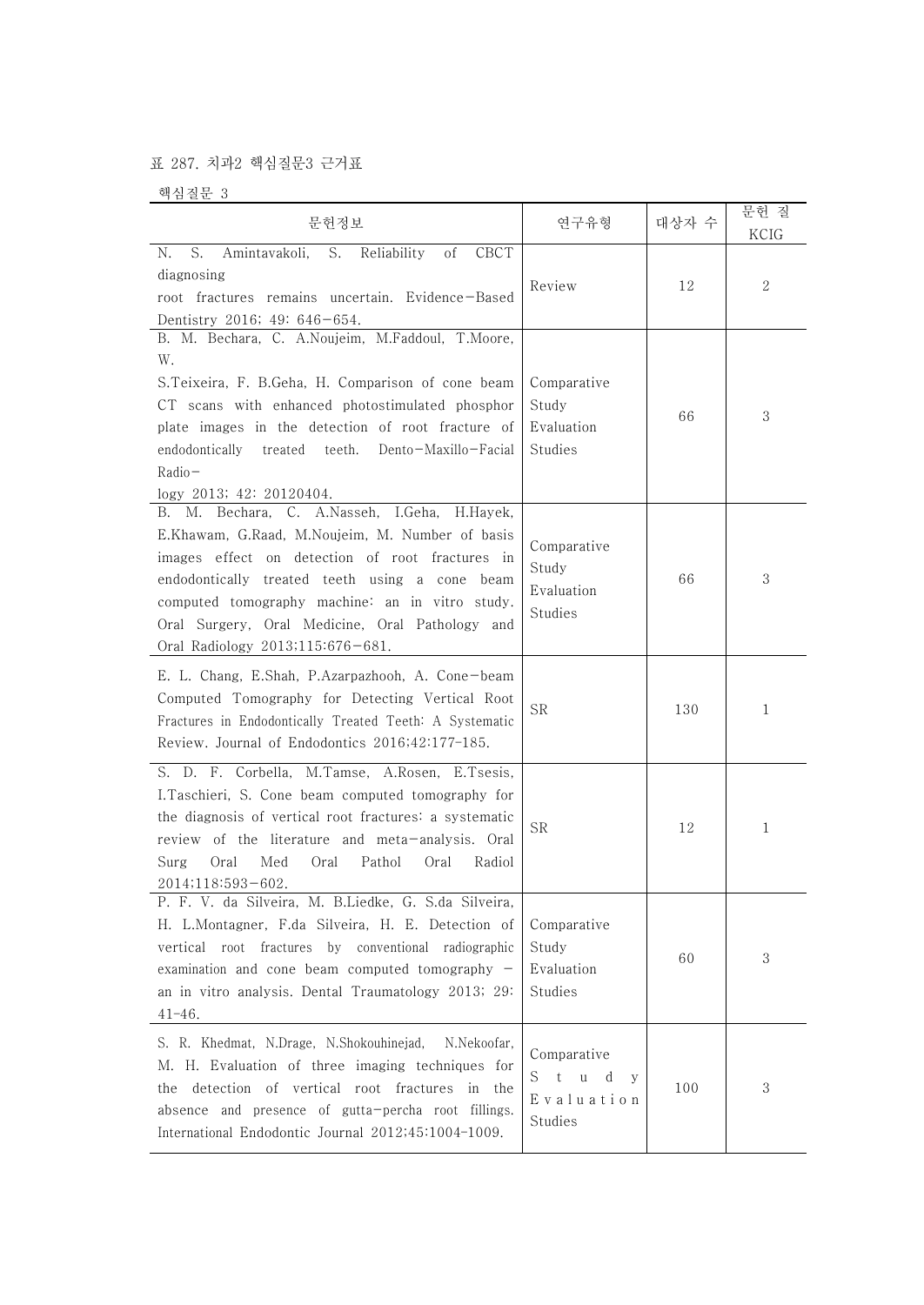| S.<br>S.<br>Kobayashi-Velasco,<br>F.<br>C.Gialain,<br>I.<br>O.Cavalcanti, M. G. Diagnosis of alveolar and root<br>fractures: an in<br>vitro study comparing CBCT imaging with periapical<br>radiographs. Journal of Applied Oral Science 2017;<br>$25(2)$ :227-233.                                                                                       | Comparative<br>Study                                                                                  | 60  | 3 |
|-----------------------------------------------------------------------------------------------------------------------------------------------------------------------------------------------------------------------------------------------------------------------------------------------------------------------------------------------------------|-------------------------------------------------------------------------------------------------------|-----|---|
| L. A. S. Kullman, M. Guidelines for dental radiography<br>immediately<br>after a<br>dento-alveolar<br>trauma,<br>systematic literature review. Dental Traumatology<br>2012; 28: 193-199.                                                                                                                                                                  | <b>SR</b>                                                                                             | 59  | 1 |
| I. M. B. Makeeva, S. F.Novozhilova, N. E.Adzhieva,<br>E. K.Golubeva, G. I.Grachev, V. I.Kasatkina, I. V.<br>Detection of<br>artificially<br>induced<br>vertical root<br>fractures of different widths by cone beam computed<br>vitro<br>and in vivo. International<br>tomography in<br>Endodontic Journal 2016; 49:980-989.                               | Comparative<br>Study<br>Evaluation<br>Studies                                                         | 45  | 3 |
| S. L. H.-N. Melo, F.Correa, L. R.Scarfe, W.<br>C.Farman, A. G. Comparative diagnostic yield of<br>cone beam CT reconstruction using various software<br>programs on the detection of vertical root fractures.<br>Dento-Maxillo-Facial<br>Radiology<br>2013;<br>42:<br>20120459.                                                                           | Comparative<br>St u d<br>$\mathbf{y}$<br>Evaluation<br>Studies Research<br>Support,<br>Non-U.S. Gov't | 190 | 3 |
| Y. S. Nakajima, Y.Miyashin, M.Takagi, Y.Tagami,<br>J.Sumi, Y. Noninvasive cross-sectional imaging of<br>incomplete crown fractures (cracks) using swept-<br>source optical coherence tomography. International<br>Endodontic Journal 2012; 45: 933-941.                                                                                                   | Comparative<br>Study Research<br>Support,<br>Non-U.S. Gov't                                           | 30  | 4 |
| M. C. N. Nascimento, Y.de Almeida, S. M.Boscolo,<br>F. N.Haiter-Neto, F.Sobrinho, L. C.Silva, E. J. Influence<br>of cone beam CT enhancement filters on diagnosis<br>longitudinal<br>οf<br>fractures.<br>ability<br>root<br>$Dento-Maxillo-$<br>Facial Radiology 2014; 43: 20130374.                                                                      | Comparative<br>Study                                                                                  | 40  | 3 |
| S. F. Neves, D. Q.Campos, P. S.Ekestubbe,<br>F.<br>A.Lofthag-Hansen, S. Evaluation of cone-beam<br>computed tomography in the diagnosis of vertical<br>root fractures: the influence of imaging modes and<br>canal<br>materials.<br>Journal<br>οf<br>Endodontics<br>root<br>2014;40:<br>1530-1536.<br>F. C. S. K.-V. Salineiro, S.Braga, M. M.Cavalcanti, | Evaluation<br>Studies<br>Research<br>Support,<br>$Non-U.S.$ Gov't                                     | 30  | 3 |
| M. G. P. Radiographic diagnosis of root fractures: a<br>systematic review, meta-analyses and sources of<br>heterogeneity.<br>Dento-Maxillo-Facial<br>Radiology<br>2017; 46: 20170400.                                                                                                                                                                     | Meta-AnalysisR<br>eview                                                                               | 47  |   |
| S. U. Talwar, S.Nawal, R. R.Kaushik, A.Srivastava,<br>D.Oberoy, S. S. Role of Cone-beam Computed                                                                                                                                                                                                                                                          | Meta-AnalysisR<br>eview                                                                               | 15  | 1 |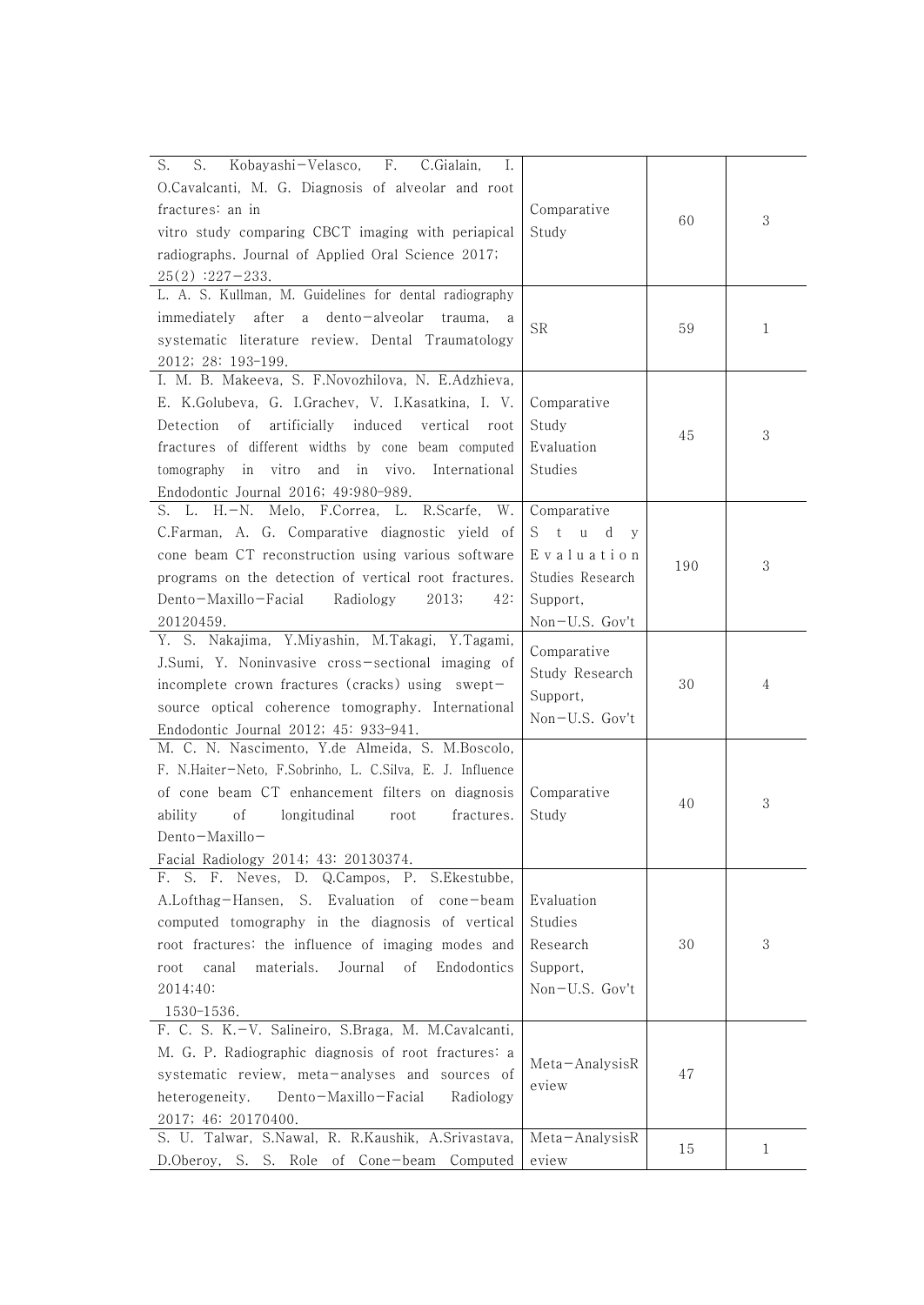| Tomography in Diagnosis of Vertical Root Fractures:            |               |     |   |
|----------------------------------------------------------------|---------------|-----|---|
| A Systematic Review and Meta-analysis. Journal of              |               |     |   |
| Endodontics 2016;42:12-24.                                     |               |     |   |
| Bernardes RA, deMoraes IG, Húngaro Duarte MA,                  |               |     |   |
| Azevedo BC, de Azevedo JD, Bramante CM. Use of                 |               |     |   |
| cone beam volumetric tomography in the diagnosis               | Observational | 20  | 1 |
| of root fractures. Oral Surg Oral Med Oral Pathol              | (전향적)         |     |   |
| Oral Radiol Endod 2009; 108: 270-277.                          |               |     |   |
| N, Simon<br>JH, Mathur A,<br>Cohenca<br>Malfaz<br>JM.          |               |     |   |
| Clinical<br>indications<br>digital<br>for<br>imaging<br>1n     |               |     |   |
| dentoalveolar trauma. Part 1: traumatic injuries."             | observational | 3   | 4 |
| Dental Traumatol 2007a; 23: 95-104.                            |               |     |   |
| Hassan B, Metska ME, Ozok AR, van der Stelt P,                 |               |     |   |
| Wesselink PR. Detection of vertical root fractures in          |               |     |   |
| endodontically treated teeth by a cone                         |               | 8   | 4 |
| beam                                                           | Experimental  |     |   |
| computed tomography scan. J Endod 2009; 35:                    |               |     |   |
| $719 - 722.$<br>Hassan B, Metska ME, Ozok AR, van der Stelt P, |               |     |   |
|                                                                |               |     |   |
| Wesselink PR Comparison of five cone beam                      | Experimental  | 8   | 4 |
| computed tomography systems for the detection of               |               |     |   |
| vertical root fractures J Endod 2010; 36:126-129.              |               |     |   |
| Iikubo M, Kobayashi K, Mishima A, Shimoda S,                   |               |     |   |
| Daimaruya T, Igarashi C, Imanaka M, Yuasa M,                   |               |     |   |
| Sakamoto M, Sasano T. Accuracy of intraoral                    |               |     |   |
| radiography, multidetector helical CT, and limited             | Experimental  | 28  | 4 |
| cone-beam CT for the detection of horizontal tooth             |               |     |   |
| root fracture. Oral Surg Oral Med Oral Pathol Oral             |               |     |   |
| Radiol Endod. 2009; 108: e70-74.                               |               |     |   |
| Kamburoğlu K, Murat S, Yüksel SP, Cebeci AR,                   |               |     |   |
| Paksoy CS. Detection of vertical root fracture using           |               |     |   |
| cone-beam computerized tomography: an in vitro                 | Experimental  | 60  | 3 |
| assessment. Oral Surg Oral Med Oral Pathol Oral                |               |     |   |
| Radiol Endod. 2010c;109: e63-69.                               |               |     |   |
| Melo SL, Bortoluzzi EA, Abreu M Jr, Corrêa LR,                 |               |     |   |
| Corrêa M. Diagnostic ability<br>of a<br>$cone$ -beam           |               |     |   |
| computed tomography scan to assess longitudinal                | Experimental  | 180 | 3 |
| root fractures in prosthetically treated teeth. J              |               |     |   |
| Endod. 2010; 36:1879-1882.                                     |               |     |   |
| Mora MA, Mol A, Tyndall DA, Rivera EM. In vitro                |               |     |   |
| assessment of local computed tomography for the                |               |     |   |
| detection of longitudinal tooth fractures. Oral Surg           | Experimental  | 60  | 3 |
| Oral Med Oral Pathol Oral Radiol Endod 2007;103:               |               |     |   |
| $825 - 829.$                                                   |               |     |   |
| Varshosaz M, Tavakoli MA, Mostafavi M, Baghban                 |               |     |   |
| AA. Comparison of conventional radiography with                |               | 100 | 3 |
| cone beam computed tomography for detection of                 | Experimental  |     |   |
| vertical root fractures: an in vitro study. J Oral Sci         |               |     |   |